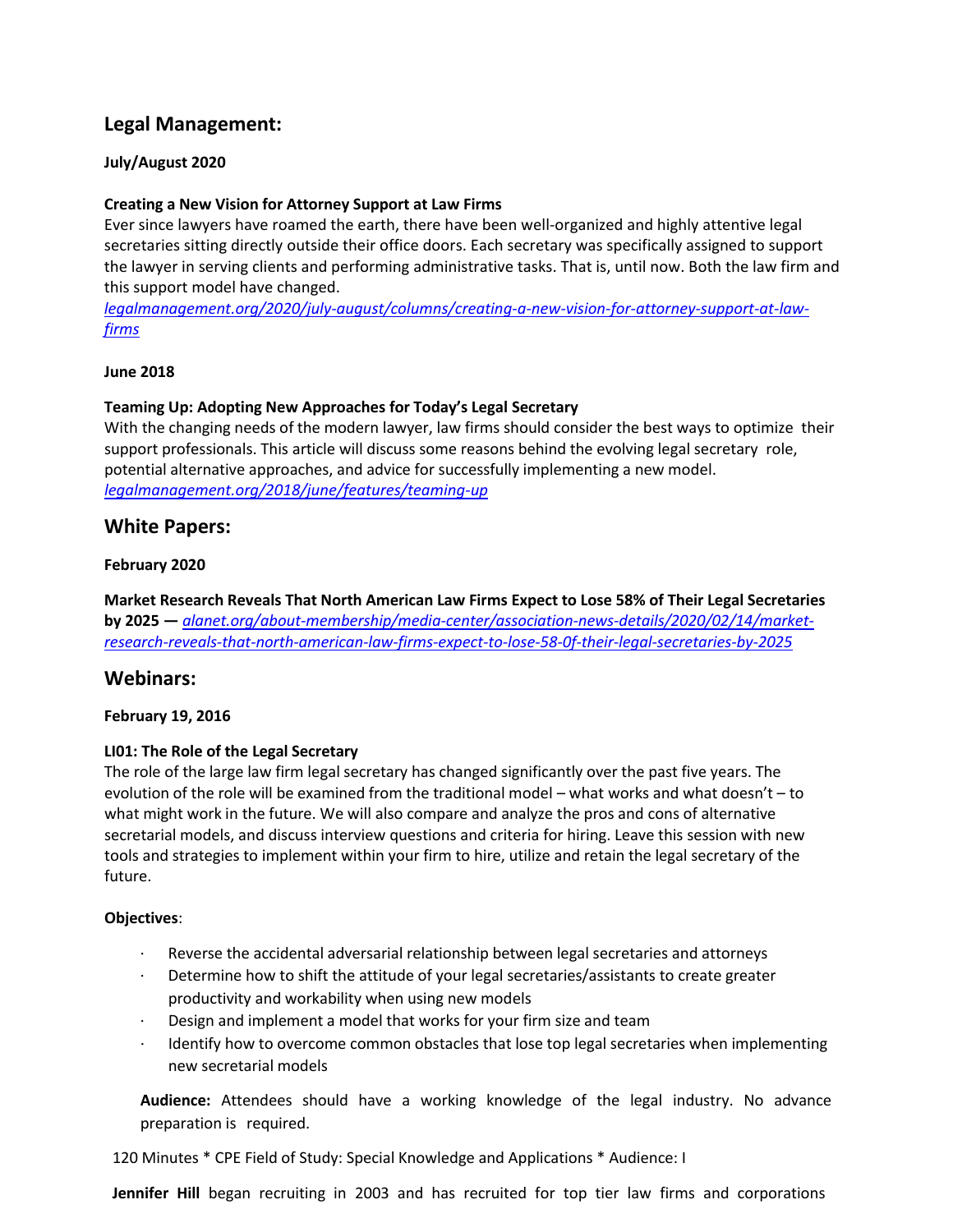throughout California. Since 2008, she has been interviewed on both American radio stations and the BBC, as well as appearing on FOX, NBC, ABC and various other television shows as an expert in the field of recruiting and job hunting. Additionally, she has been a featured speaker for groups such as the Los Angeles Paralegal Association, Legal Secretaries Incorporated, and the Greater Los Angeles Chapter of the Association of Legal Administrators, and has been invited to speak at law firms, such as Sidley Austin, Katten Muchin and Paul Hastings.

# **Annual Conference & Expo 2016**

### **LI33 The Changing Role of the Legal Secretary**

The role of the large law firm legal secretary has changed significantly over the past five years. Join this session to focus on the evolution of the legal secretary role in firms today. You'll also learn what is happening in the legal industry as a result of this evolution. We will discuss what is working and what is not, and we will examine the challenges firms are facing in implementing these changes. Bring back strategies and ideas for making the transition as easy and uncomplicated as possible to your firm.

### Objectives:

- Examine how the evolution of the legal secretary will impact all law firms
- Identify the pros and cons of new secretarial models
- Determine how to overcome common obstacles when implementing new secretarial models
- Apply new strategies for properly utilizing legal secretaries

Annual Conference & Expo 2017

### **LI32: Alternative Approaches to Secretarial Support**

### **Mark Santiago**

### Wednesday, April 5: 1:15 PM - 2:45 PM

The way that law firms support their professionals is rapidly changing. Technology, millennials and the availability of high-quality secretarial staff have all contributed to the change. The days of one-to-one reporting relationships are long gone and the current support ratios of three or four to one are close behind. Today, best practices in law firms is six, seven or as many at ten-to-one support ratios. How can a firm achieve these types of ratios without sacrificing service levels? This session will cover a methodology to analyze existing secretarial and word-processing support structures, and discuss an alternative administrative support structure.

### **Objectives:**

- Analyze the type of support attorneys require.
- Evaluate the effectiveness of current support ratios.
- Identify additional support opportunities/requirements of attorneys.
- Develop implementation plans.
- Assess savings.

**Audience Statement:** Attendees should have a working knowledge of legal services trends. No advance preparation is required.

- 90 Minutes
- Audience: Intermediate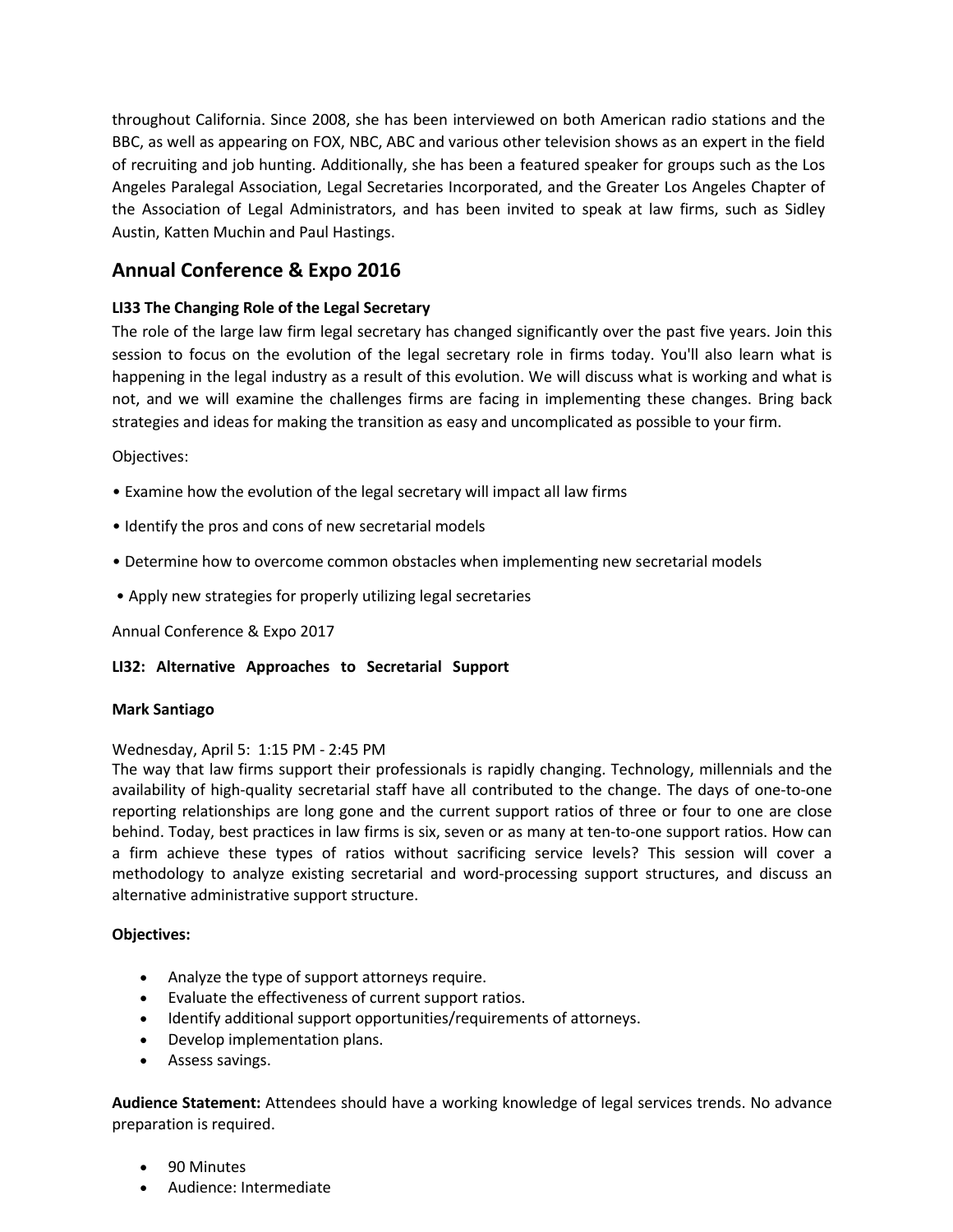- CLM App Management Category -FS: Legal Industry/Business Management
- CPE Field of Study: Business Law
- Managing Partner Session
- CLE: Law Practice Management